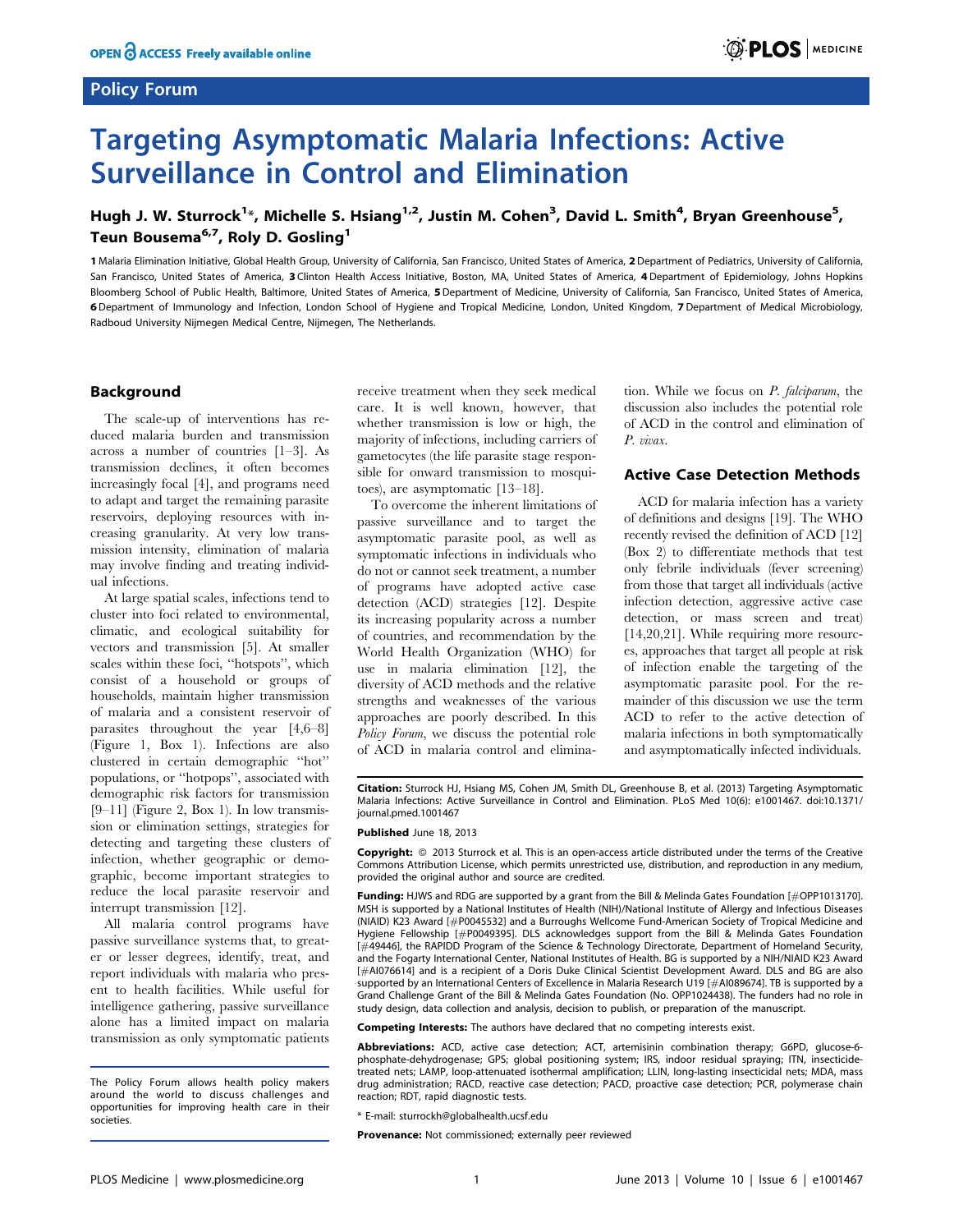# Summary Points

- $\bullet$  Active case detection (ACD) is a recommended intervention in low malaria transmission settings, yet evidence for its effectiveness is sparse.
- The potential of ACD to impact transmission is hampered by the ability of current field diagnostics to detect very low density infections and continued importation of parasites, as well as the operational challenges of achieving high coverage.
- The type of ACD employed should be quided by transmission setting and an understanding of risk factors.
- N Standardized monitoring and evaluation of ACD strategies should be an integral component of ACD campaigns.
- In light of the current sensitivity of field diagnostic tests, targeted mass drug administration should be evaluated as an alternative or addition to ACD in low transmission settings.

# Reactive Case Detection

Active case detection can be split into two broad types: reactive (RACD) and proactive (PACD) case detection (Table 1) [22]. RACD takes advantage of the fact that parasite carriage tends to be spatially and temporally clustered. Therefore, infections are found at higher prevalence in households in close proximity to passively detected cases [23].

Despite the widespread use of RACD, no standardized guidelines have been established on either the appropriate thresholds to trigger its use or the screening radius to use. A recent compilation of national policies of countries participating in the Asia Pacific Malaria Elimination Network  $(APMEN)$ , where *P. vivax* is the predominant malaria species, showed that programs employ a wide range of different RACD approaches [24]. While RACD is an intuitively appealing approach to identify infections, we know of no studies that assess its impact on transmission.

#### Proactive Case Detection

PACD, which involves screening of high-risk populations, has been used extensively to reduce transmission in countries such as Taiwan [25], China [26] and Brazil [14], targeting all subjects or febrile individuals only [27] (as was common during the era of the Global

Malaria Eradication Program in the 1960s [28,29]). Field and modeling studies suggest that PACD can reduce transmission when diagnostic tests detect most infections, with the longest period of reduction occurring in lower prevalence settings [21,30,31]. A recent study in Burkina Faso found no impact of PACD on parasite prevalence or incidence of clinical episodes after 12 months of follow up [32]. The low sensitivity of rapid diagnostic tests (RDT) to detect all parasitaemic and gametocytaemic individuals was given as a possible explanation for the limited impact on parasite prevalence.

# Considerations for Successful ACD Implementation

Given the limited evidence for the effectiveness of ACD, the number of different options available, and the contrasting epidemiology of malaria between settings, it is highly unlikely that policy recommendations for one setting apply to any or all others. If, however, programs decide that ACD fits within the country's strategic plan, they need to consider several issues in order to maximize the potential impact of ACD.

#### Choice of Method

Choosing when and what method of ACD to implement is critical (Figure 2)

#### Box 1. Hotspots and Hotpops

Hotspots: Geographically discrete household or group of households that maintain malaria transmission throughout the year at significantly higher rates than their surroundings.

Hotpops: Demographically discrete groups (populations) that maintain malaria transmission at higher rates than the surrounding population.

Both hotspots and hotpops seed transmission to the surrounding populations in receptive areas. Targeting these groups prevents malaria spreading more widely. [33]. Neither PACD nor RACD are likely to be successful if targeted to areas with highly transient populations. In very low transmission settings, such as pre-elimination, elimination, and prevention of reintroduction stages, imported parasites are or will become the main infection source initiating chains of malaria transmission. Border screening is one PACD approach to implement to identify these infections [34–36]; however, it is costly, laborintensive, and misses subjects crossing at unofficial borders. This strategy may not be practical and financially feasible in larger or less well-resourced countries, particularly those with high volumes of cross-border movement. Alternatively, individuals can be targeted by identifying the networks to which they are affiliated. For example, if an infection is thought to be imported, fellow travelers should be identified, using snowball and time-location sampling [37], and then screened and treated where appropriate.

RACD should only be conducted in receptive areas where there is potential for transmission around the residence of the index case. In these areas, RACD should take place regardless of a case being reported as imported or locally transmitted, as imported cases may also lead to local transmission. RACD is typically best suited to lower endemic settings because of the high costs involved of tracing each case. Where resources are scarce, limiting RACD to certain high-risk situations, such as within known foci or in areas with low coverage of indoor residual spraying (IRS) and/or insecticide-treated nets (ITN), could help to streamline operations and lower costs. Similarly, index households and immediate neighbors of passively detected cases should be prioritized. In very low endemic situations where the risk of malaria may not be related to place of domicile but rather is related to population characteristics such as occupation, RACD can be employed demographically rather than geographically, reactively screening networks of individuals with common risk factors.

PACD is best suited to moderate transmission settings where risk is defined in either space or time, such as areas of well-known seasonality. In such settings, campaigns should be conducted during the dry season, when mosquito densities are lowest and infections are most clustered, as this timing is likely to have the greatest impact on transmission [4,21,30].

#### **Targeting**

ACD can be guided spatially by risk maps based on parasite prevalence [5], but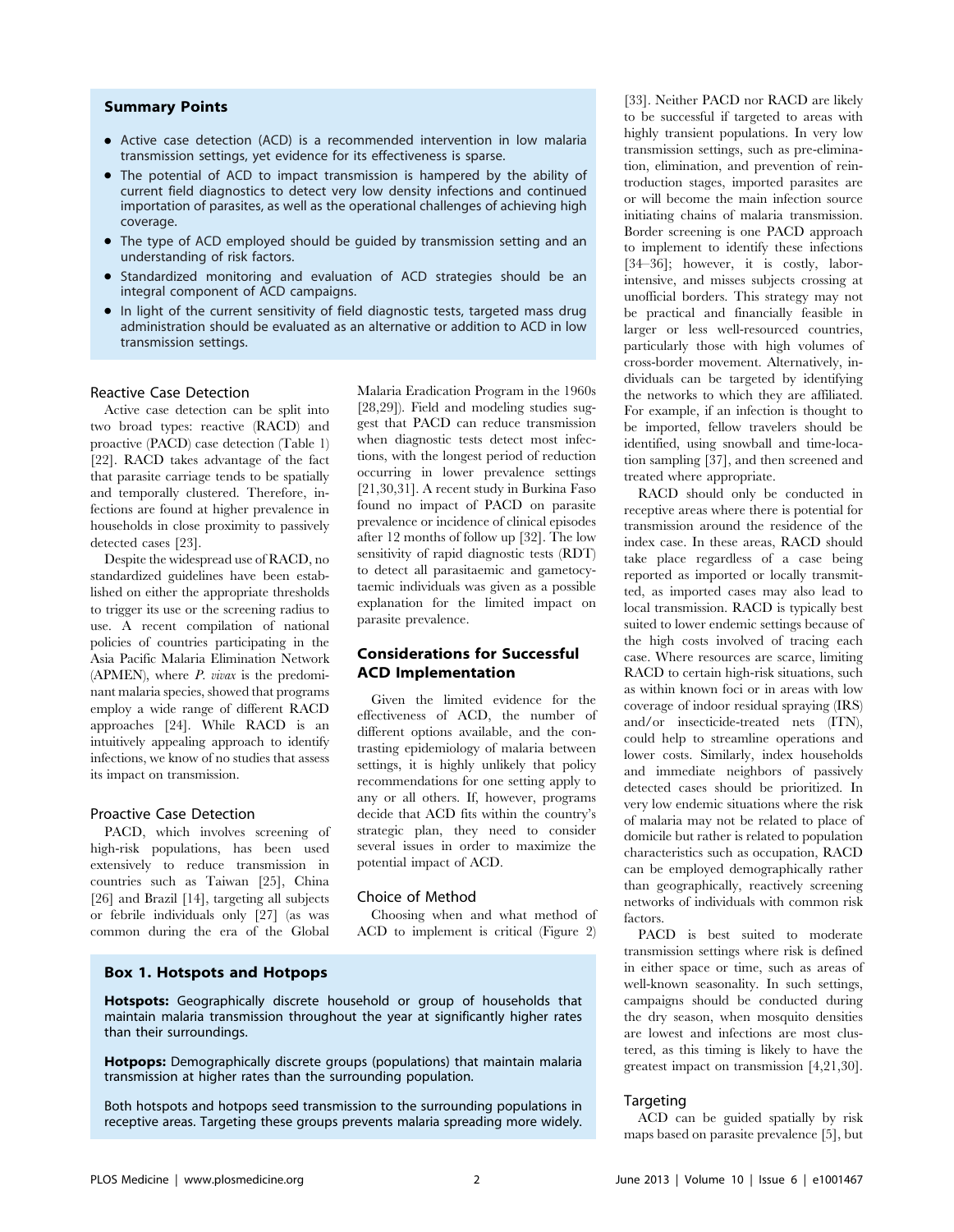

Figure 1. Microepidemiology of malaria in villages of varying transmission setting. In moderate/high transmission settings (A), hotspots coalesce to form a more homogeneous pattern. In lower transmission settings (B), risk becomes increasingly spatially discrete, with single households or small groups of households experiencing higher exposure. In very low transmission settings (C), risk shifts to individual households or, where transmission is occurring outside the house/village, to individuals. doi:10.1371/journal.pmed.1001467.g001

these maps become less reliable in very low transmission settings as prevalence approaches 0% [38,39]. Maps or models based on passive surveillance data may help to delineate transmission zones [40]. Where the location of hotspots and profile of hotpops appear to be stable over time [6], initial rounds of PACD can inform targeted future rounds of PACD and other interventions.

A better understanding of risk factors would allow ACD to be focused on those individuals at highest risk. Risk factors can be identified through analysis of routine data; however, risk assessments are more accurate when made using casecontrol study methods [41], such as are frequently used for outbreak investigations [42].

## Coverage of Population

Coverage (the proportion of the target population tested during ACD) is unlikely to be perfect, and is influenced by the accuracy of the maps used to guide operations, the availability of resources, and the mobility and willingness of populations to be tested. To maximize coverage, programs should screen communities at times when people are at home, record who is missed, and return to improve coverage where possible. Establishing the number of people missed and their demographic characteristics is important to ensure that those at highest risk of malaria infection are not missed.

Community involvement is likely to be key to achieving high coverage. In Peru, community volunteers perform weekly house-to-house visits to allow screening and treatment of confirmed infections [43]. The use of local volunteers may also improve coverage amongst individuals who are away from the home during the daytime and may be missed by conventional programmatic ACD.

#### Choice of Intervention

A key component of any ACD campaign is the intervention that is implemented following the detection of a case. Treatment of P. falciparum with artemisinin combination therapies (ACT) alone will hinder the development of clinical malaria and can kill immature gametocytes, reducing the probability of onward transmission to mosquitoes [44–46], but it may not be sufficient to prevent transmission shortly after treatment [47]. Integrating a treatment drug that acts against mature gametocytes, such as an 8-aminoquinoline, has the potential to further reduce transmission [48,49]. Recently, WHO changed its recommendation on the use of primaquine for *P. falciparum* (Box 3) [50].

In addition to drug treatment, other interventions, such as targeted vector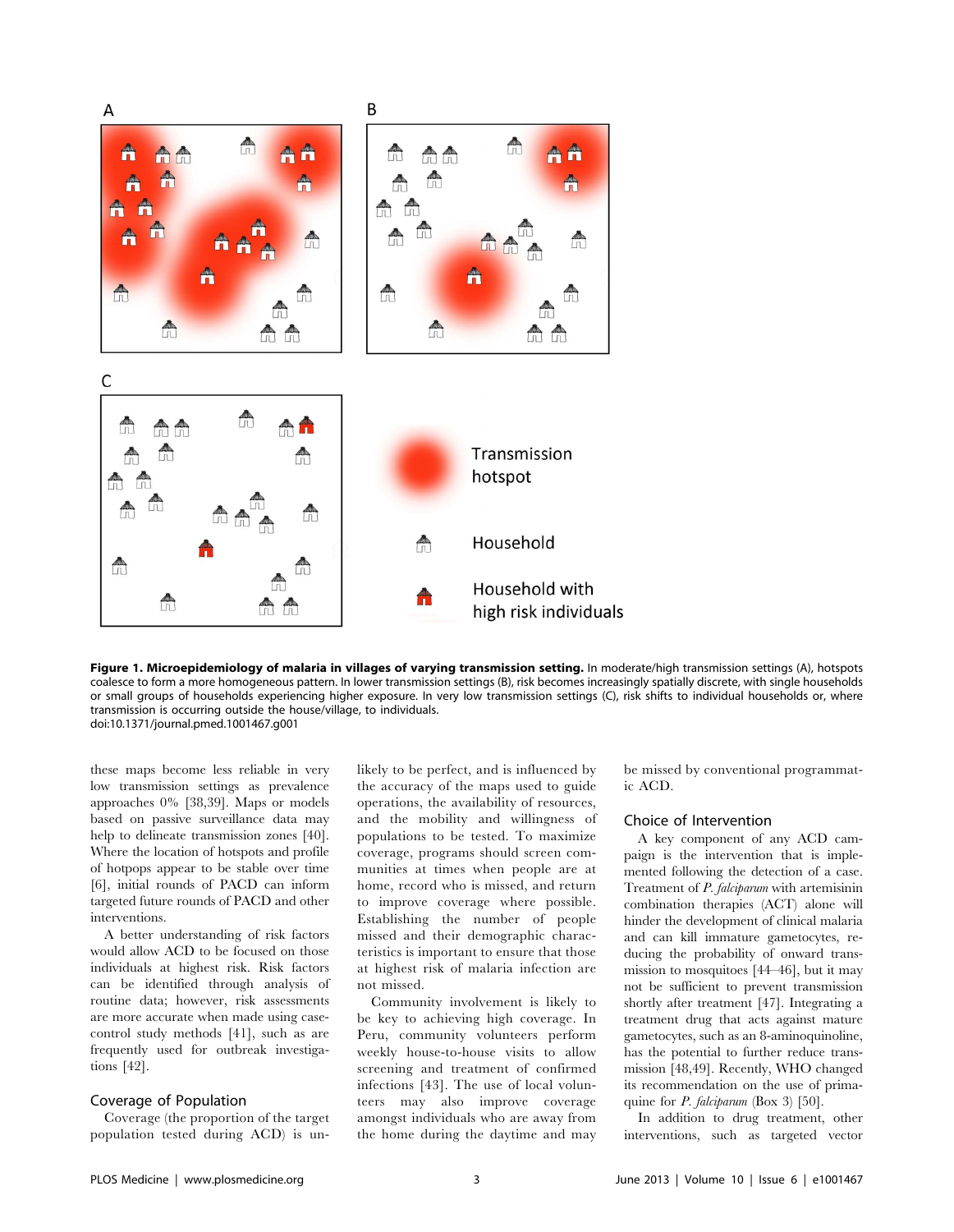

Figure 2. Illustration of hotpops (hot populations). While infection may be detected in individuals at their home, they acquire their infections elsewhere. For example, individuals may be exposed to infectious mosquitoes when working in particular forests overnight (e.g., rubber tappers); when camping in the forest due to occupation (e.g., loggers, miners, and military personnel); or in their place of origin (migrant laborers). These demographic groups are at high risk of infection and can seed malaria transmission to others in receptive areas. doi:10.1371/journal.pmed.1001467.g002

control, may improve the impact of ACD [21]. Establishing the optimal vector control method should be based on local epidemiology, because long-lasting insecticidal nets (LLIN) and IRS are unlikely to be successful where transmission occurs outside the house or is related to occupation. In such settings, larval source man-

# Box 2. WHO Definition of Active Case Detection

'The detection by health workers of malaria infections at community and household level in population groups that are considered to be at high risk. Active case detection can be conducted as fever screening followed by parasitological examination of all febrile patients or as parasitological examination of the target population without prior screening.' [12]

agement, personal protective measures such as repellent, insecticide-treated clothing, and insecticide treated hammock nets should be used where appropriate [51– 53].

# Impact and Effectiveness

Mathematical modeling studies support the idea that PACD using ACT reduces transmission. However, results from recent field studies are inconclusive, with Sutcliffe et al. showing an impact on transmission and Tiono et al.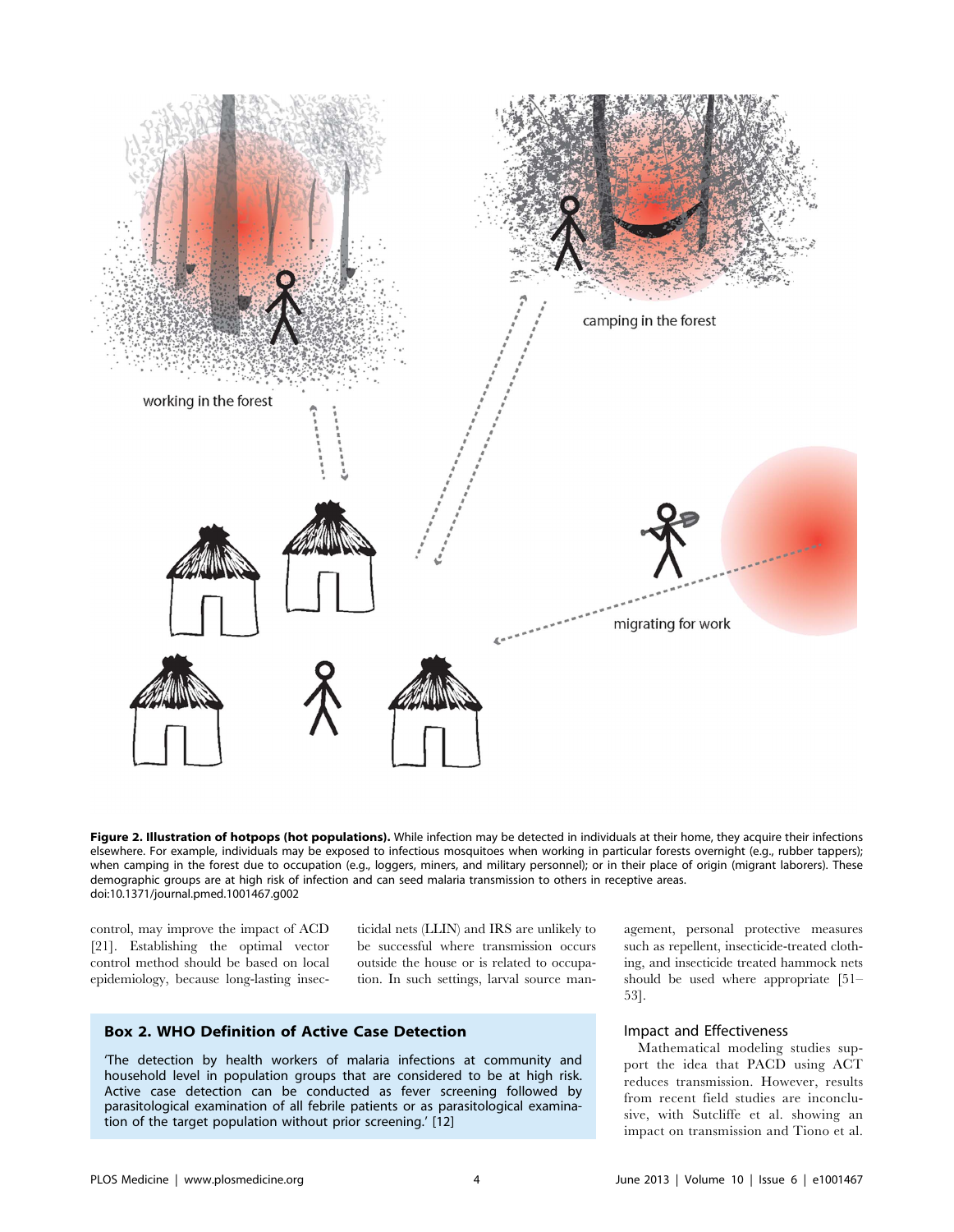| Characteristic                                           | <b>Reactive</b>                                                                                                                                                                                                                                                                 | <b>Proactive</b>                                                                                                                                                                           |  |  |  |
|----------------------------------------------------------|---------------------------------------------------------------------------------------------------------------------------------------------------------------------------------------------------------------------------------------------------------------------------------|--------------------------------------------------------------------------------------------------------------------------------------------------------------------------------------------|--|--|--|
| Definition                                               | Screening and treatment for household members<br>and neighbors of a passively detected index case                                                                                                                                                                               | Screening and treatment in communities and<br>among specific high risk groups without the trigger<br>of a passively detected index case                                                    |  |  |  |
| Advantages                                               | Allows screening to be targeted in space and time<br>Participation more likely as subjects more willing<br>to participate when index case is known to them                                                                                                                      | Able to target screening to high-risk groups<br>Able to support identification of asymptomatic<br>hotspots<br>Able to target populations with poor access to<br>healthcare                 |  |  |  |
| <b>Disadvantages</b>                                     | Requires team on-call year round unless employed<br>seasonally<br>May miss populations with low or no access to<br>health care                                                                                                                                                  | Community campaigns large<br>Participation may be limited due to perception of<br>low risk in low transmission sites                                                                       |  |  |  |
| Recommendations for epidemiological/impact<br>evaluation | Compare routine clinical incidence of locally<br>acquired cases in implementation and control<br>areas                                                                                                                                                                          | Compare routine clinical incidence of locally<br>acquired cases (no travel within 4 weeks) in<br>implementation and control areas (low<br>transmission)                                    |  |  |  |
|                                                          | Compare infection prevalence within different<br>radii around each index case to help inform<br>optimal screening radius                                                                                                                                                        | Compare change in infection prevalence between<br>implementation and control areas using sequential<br>cross-sectional surveys with sensitive molecular<br>methods (moderate transmission) |  |  |  |
| Recommendations for operational/process evaluation       | Cost of implementation, proportion of cases<br>recorded and investigated within 7 days of<br>index case presentation, proportion of individuals<br>screened within screening radius, mean<br>person/time required to: (a) screen one<br>individual; (b) identify one infection. | Cost of implementation, proportion of individuals<br>screened, mean person/time required to: (a) screen<br>one individual; (b) identify one infection.                                     |  |  |  |
|                                                          | Compare performance of diagnostic test against molecular-based gold standard                                                                                                                                                                                                    |                                                                                                                                                                                            |  |  |  |
| Challenges and research priorities                       | • Impact on transmission unknown                                                                                                                                                                                                                                                |                                                                                                                                                                                            |  |  |  |
|                                                          | · Optimal target population not established                                                                                                                                                                                                                                     |                                                                                                                                                                                            |  |  |  |
|                                                          | • Optimal timing and frequency not established                                                                                                                                                                                                                                  |                                                                                                                                                                                            |  |  |  |
|                                                          | • Development of a highly sensitive and convenient diagnostic method                                                                                                                                                                                                            |                                                                                                                                                                                            |  |  |  |
|                                                          | • Coverage of screening needed to affect transmission not known                                                                                                                                                                                                                 |                                                                                                                                                                                            |  |  |  |
|                                                          | • Methods to gain access to hard-to-reach populations required                                                                                                                                                                                                                  |                                                                                                                                                                                            |  |  |  |
|                                                          | • Usefulness for P. vivax unclear                                                                                                                                                                                                                                               |                                                                                                                                                                                            |  |  |  |
|                                                          | • Cost-effectiveness studies required                                                                                                                                                                                                                                           |                                                                                                                                                                                            |  |  |  |

doi:10.1371/journal.pmed.1001467.t001

showing no impact [31,32]. For RACD, we are not aware of any studies measuring the impact on transmission. Despite this dearth of evidence, both strategies are implemented widely. Thus, there is an urgent need to develop and install monitoring and evaluation tools, using standardized indicators to assess processes and impact (Table 1). In

low-to-moderate transmission settings, such impact evaluation may be possible, as done by Sutcliffe et al. (2012), using sequential cross- sectional surveys to assess changes in infection prevalence. Use of sensitive molecular methods is preferable over RDT for such an evaluation, to allow detection of a larger proportion of asexual and sexual para-

## Box 3. WHO Primaquine Recommendation

In areas threatened by artemisinin resistance where single dose primaquine as a gametocytocide for P. falciparum malaria is not being implemented, and elimination areas which have not yet adopted primaquine as a gametocytocide for falciparum malaria, a single 0.25 mg base/kg primaquine dose is recommended. This should be given to all patients with parasitologically-confirmed falciparum malaria on the first day of ACT treatment regardless of G6PD status, except for pregnant women and infants  $<$ 1 year of age.

ACT, artemisinin combination therapy; G6PD, glucose-6-phosphate-dehydrogenase.

site stages. In elimination settings, however, such methods are inappropriate due to the paucity of positives. Evaluation must rely on other transmission metrics, such as incidence and serological responses. Randomizing campaigns to areas, or adopting a step wedge design, should be used to help control for the effect of possible confounding factors, such as climate. In addition to evaluating epidemiological indicators, programs can evaluate their operational efficiency using simple, key indicators of programmatic performance; e.g., the proportion of cases recorded and investigated within 7 days of presentation of the index case for evaluating RACD. Similarly, assuming global positioning system (GPS) coordinates are collected, the proportion of households covered for both RACD and PACD can be estimated using freely available satellite imagery [54]. Costs of campaigns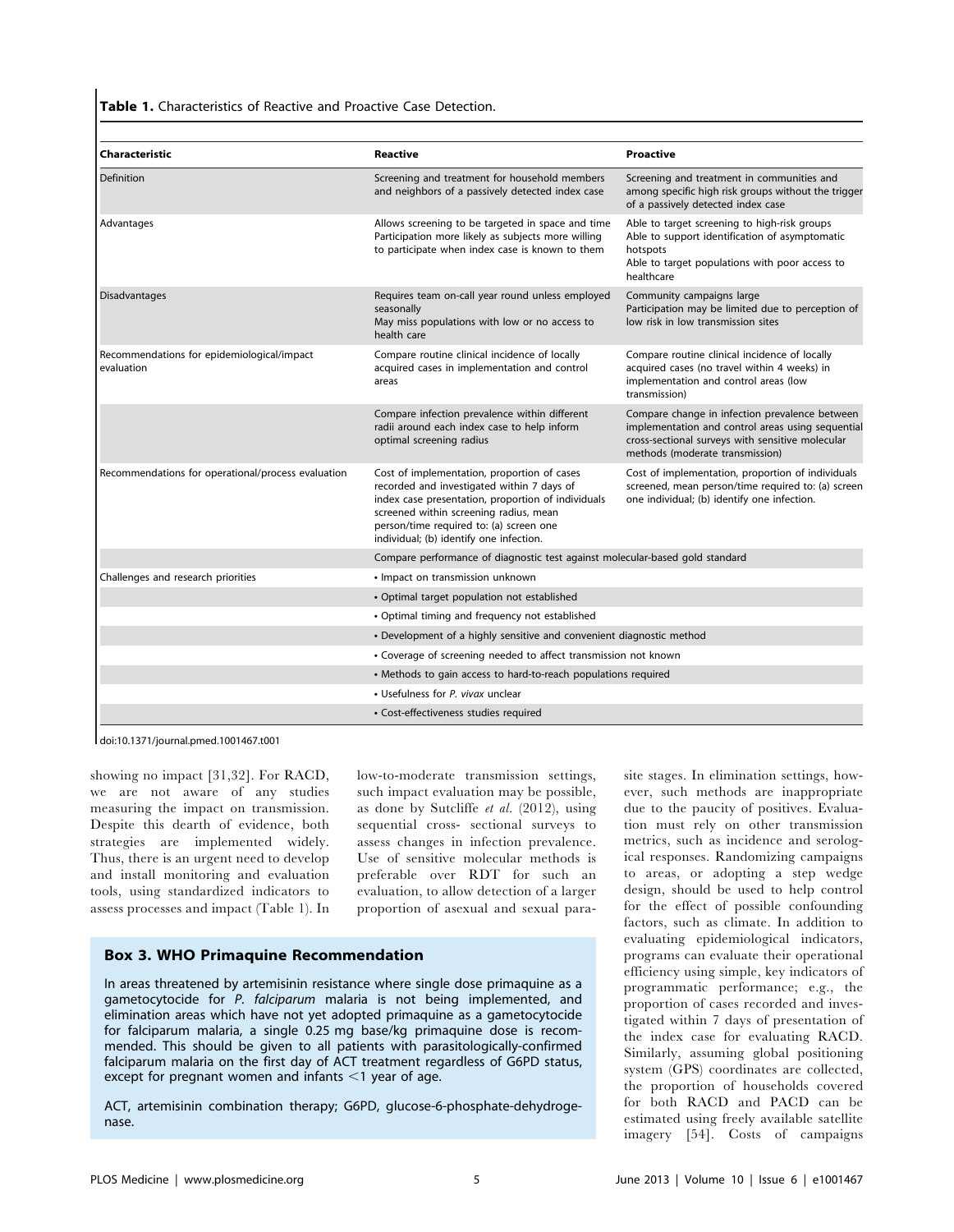| <b>Setting</b>                        |             | <b>Active</b><br>surveillance |      | Presumptive<br>treatment |               |
|---------------------------------------|-------------|-------------------------------|------|--------------------------|---------------|
|                                       |             | <b>PACD</b>                   | RACD | MDA                      | tMDA          |
| <b>Transmission setting</b>           | Moderate    |                               |      |                          |               |
|                                       | Low         |                               |      |                          |               |
|                                       | Elimination |                               |      |                          |               |
| Spatial/demographic risk              | Defined     |                               |      |                          |               |
|                                       | Undefined   |                               |      |                          |               |
| Proportion infections<br>asymptomatic | High        |                               |      |                          |               |
|                                       | Low         |                               |      |                          |               |
| Proportion infections<br>subpatent    | High        |                               |      |                          |               |
|                                       | Low         |                               |      |                          |               |
| Very suitable                         |             | Could be considered           |      |                          | Less suitable |

PACD - Proactive case detection, RACD - reactive case detection, MDA - mass drug administration, tMDA – targeted mass drug administration. MDA refers to presumptive treatment of pre-defined populations, whereas tMDA involves presumptively treating individuals living in close proximity, or with shared risk factors, to passively or actively detected cases.

Figure 3. Potential application of different active surveillance and mass drug administration approaches to reduce transmission. Due to the resource requirements of tracing cases back to their home, reaction case detection (RACD) is best suited to lower transmission settings. Similarly, to avoid large amounts of unnecessary treatments, mass drug administration (MDA) is better suited to higher transmission settings; lower transmission areas may benefit from a more targeted approach. Where risk factors are well defined, proactive case detection (PACD) and MDA are good options. RACD and targeted mass drug administration (tMDA) are useful where risk factors are not well defined, as passively or actively detected cases can be used to identify at-risk populations. Where the proportion of asymptomatic infections is high, passive surveillance does not suffice and additional active surveillance and presumptive treatment are required. Where the proportion of sub-patent infections is high, active surveillance using current diagnostics is less likely to impact transmission, and presumptive treatment (MDA or tMDA) should therefore be considered.

doi:10.1371/journal.pmed.1001467.g003

should be recorded to allow assessment of cost-effectiveness to enable comparison with other interventions and to assess long-term financial feasibility.

#### P. vivax

While there are commonalities with ACD for P. falciparum, ACD for P. vivax control and elimination faces unique challenges. Firstly, P. vivax infections tend to be maintained at low parasite densities [55]. Secondly, P. falciparum-specific RDT used in many countries are unable to detect other Plasmodium species [56,57] and newer RDT that detect non-falciparum species still need evaluation in the field [58]. Thirdly, P. vivax (and P. ovale) has dormant liver stages (hypnozoites), which currently are impossible to detect. ACD for P. vivax may, therefore, require several rounds to capture individuals when their infections relapse, often without causing clinical symptoms.

Sero-diagnosis, whereby anyone who is sero-positive is assumed to be infected and is treated [59], is one potential approach to overcome this challenge. A second approach is mass drug administration (MDA). However, treatment of the liver stage infection at present requires treatment with primaquine, an 8-aminoquinoline that can produce acute haemolytic anemia in individuals who are glucose-6-phosphate-dehydrogenase (G6PD) deficient [60]. Tafenoquine, a new 8-aminoquinoline under development, induces a similar effect; studies are ongoing to identify safe and effective dosages that demonstrate efficacy. Until such dosages are determined, administration of primaquine or tafenoquine requires initial testing for G6PD deficiency. While tests for G6PD deficiency are available, more sensitive and inexpensive point of care tests for G6PD deficiency are needed [61].

# Screening Test Sensitivity and Mass Drug Administration

RDT and microscopy are the diagnostic method of choice for ACD [23,31,62]. With increased use of more sensitive molecular methods, it is becoming clear that, contrary to traditional thought, the proportion of sub-patent infections (below the density detectable by microscopy and RDT) appears to increase with decreasing transmission [63,64]. Due to residual levels of immunity, the proportion of infections that are sub-patent may also be particularly high in areas that have experienced recent declines in transmission. While patent asymptomatic infection may be responsible for the majority of transmission in many settings, because of a positive correlation between sexual parasite density and transmission to mosquitoes, sub-patent infections in very low transmission settings are estimated to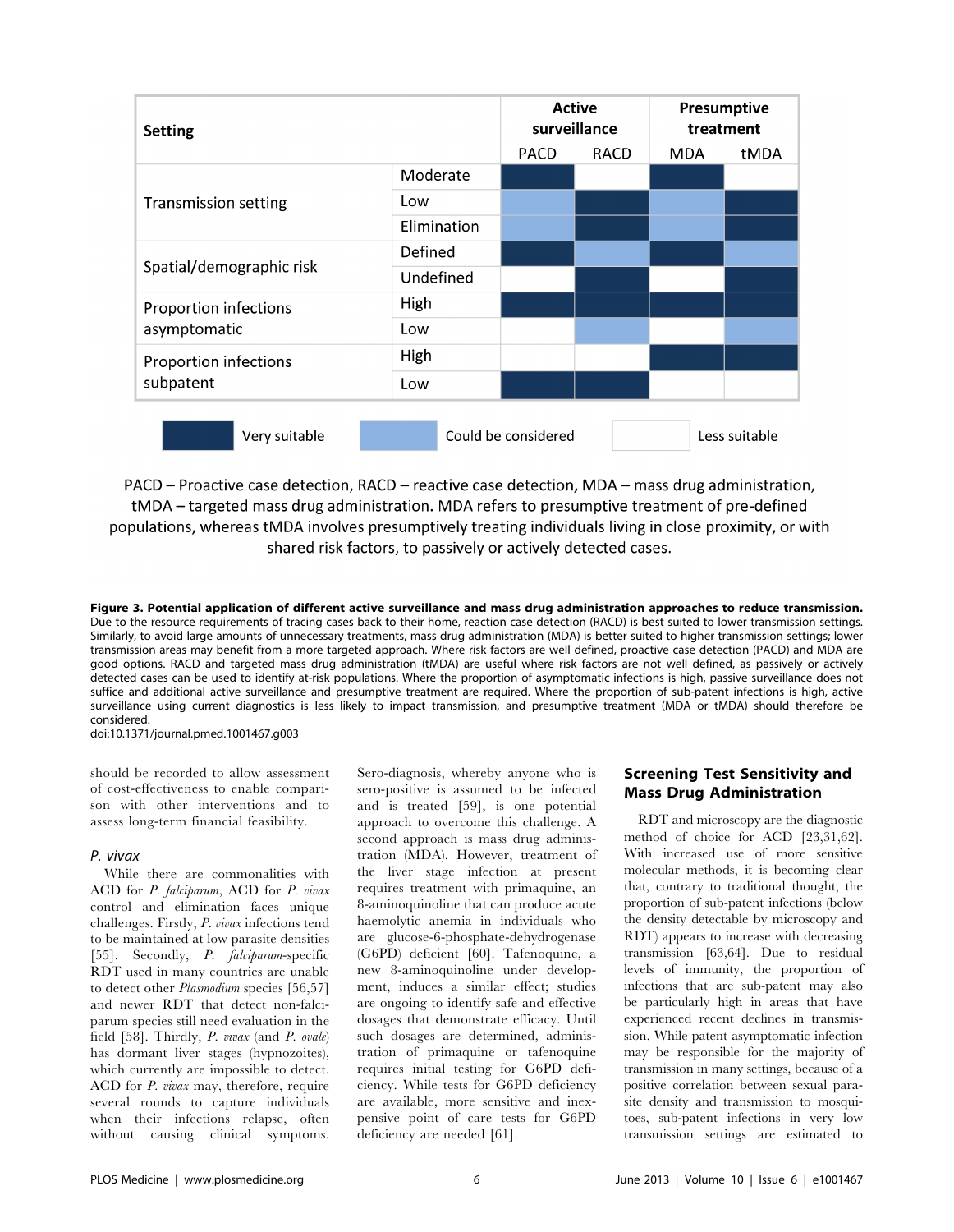make up 20 to 50% of all human-tomosquito transmissions [64].

Detecting sub-patent infections requires sensitive molecular diagnostic methods, such as polymerase chain reaction (PCR) or loop-attenuated isothermal amplification (LAMP) [46,63,65]. At present, the use of PCR and LAMP for ACD is impractical because of their cost, infrastructure requirements, and long turnaround times. Although the use of molecular methods will certainly increase the proportion of the true reservoir of infections that is detectable, very low density infections may still be missed. While more sensitive field diagnostics are being developed, PCR and LAMP can be used to quality assure RDT and microscopy and to identify infections missed by other methods [66,67].

Serology, or the detection of antimalarial antibodies, cannot be used to identify who has current infection during ACD. However, when the prevalence of infection detected by RDT or PCR is low, evidence of recent or past infection can be used to identify high-risk geographic regions or populations, or conversely to confirm absence of transmission [68–70]. Sero-diagnosis may also serve as a surrogate for potential liver carriage of P. vivax [59].

An alternative to ACD, which overcomes the issue of missed infections, is MDA to populations with pre-defined risk factors, such as all individuals within known hotspots or migrant workers arriving from malaria endemic countries

#### References

- 1. Gething PW, Smith DL, Patil AP, Tatem AJ, Snow RW, et al. (2010) Climate change and the global malaria recession. Nature 465: 342– 345.
- 2. Murray CJL, Rosenfeld LC, Lim SS, Andrews KG, Foreman KJ, et al. (2012) Global malaria mortality between 1980 and 2010: a systematic analysis. Lancet 379: 413–431.
- 3. Cotter C, Sturrock HJW, Hsiang MS, Liu J, Phillips AA, et al. (2013) The changing epidemiology of malaria elimination: new strategies for new challenges. Lancet doi:10.1016/S0140- 6736(13)60310-4.
- 4. Bousema T, Griffin JT, Sauerwein RW, Smith DL, Churcher TS, et al. (2012) Hitting hotspots: spatial targeting of malaria for control and elimination. PLoS Med 9(1): e1001165. doi:10.1371/journal.pmed.10011659.
- 5. Gething P, Patil A, Smith D, Guerra C, Elyazar I, et al. (2011) A new world malaria map: Plasmodium falciparum endemicity in 2010. Malar J 10: 378.
- 6. Bejon P, Williams TN, Liljander A, Noor AM, Wambua J, et al. (2010) Stable and unstable malaria hotspots in longitudinal cohort studies in Kenya. PLoS Med 7(7): e1000304. doi:10.1371/ journal.pmed.1000304.
- 7. Bousema T, Drakeley C, Gesase S, Hashim R, Magesa S, et al. (2010) Identification of hot spots of malaria transmission for targeted malaria control. J Infect Dis 201: 1764–1774.

[71,72] (Figure 3). Where risk factors are not well defined, an effective approach might be targeted MDA (tMDA) to households or groups of households identified via passively or actively detected cases. A similar household treatment approach has been suggested for schistosomiasis [73,74]. Such an approach warrants investigation in the context of malaria control, although the correct drug combination needs to be explored. At a stage where the number of programs implementing ACD is increasing, further rigorous evaluation of ACD, and comparison with MDA with regard to effectiveness, cost-effectiveness, and operational feasibility, is critical.

## Conclusions

ACD strategies are adopted by a number of malaria control programs worldwide. Despite their popularity, the different approaches used are poorly defined and evaluated, and the factors that affect their effectiveness are not well understood. Key challenges include missing infections due to inadequately sensitive diagnostics, missing individuals due to low coverage of those most at risk, dealing with imported parasites, and diagnostic and therapeutic difficulties of non-falciparum parasites. Given these challenges, programs implementing ACD need to consider several factors. The type of ACD employed should be guided by transmission setting; RACD is better suited to low transmission settings, whereas PACD is

- 8. Carter R, Mendis KN, Roberts D (2000) Spatial targeting of interventions against malaria. Bull World Health Organ 78: 1401–1411.
- 9. Yangzom T, Gueye CS, Namgay R, Galappaththy GN, Thimasarn K, et al. (2012) Malaria control in Bhutan: case study of a country embarking on elimination. Malar I 11: 9.
- 10. Chuquiyauri R, Paredes M, Peñataro P, Torres S Marin S, et al. (2012) Socio-demographics and the development of malaria elimination strategies in the low transmission setting. Acta Trop 121: 292–302.
- 11. Wesolowski A, Eagle N, Tatem AJ, Smith DL, Noor AM, et al. (2012) Quantifying the impact of human mobility on malaria. Science 338: 267–270.
- 12. WHO (2012) Disease surveillance for malaria elimination: an operational manual. Geneva: WHO. Available: http://www.who.int/malaria/ publications/atoz/9789241503334/en/index. html. Accessed Feb 2013.
- 13. Bousema J, Gouagna L, Drakeley C, Meutstege A, Okech B, et al. (2004) Plasmodium falciparum gametocyte carriage in asymptomatic children in western Kenya. Malar J 3: 18.
- 14. Macauley C (2005) Aggressive active case detection: a malaria control strategy based on the Brazilian model. Soc Sci Med 60: 563–573.
- 15. Alves FP, Durlacher RR, Menezes MJ, Krieger H, Silva LHP, et al. (2002) High prevalence of asymptomatic Plasmodium vivax and Plasmodium

better suited to moderate/low transmission settings. To maximize its impact, ACD should be targeted based on geographic and demographic risk. Where these risks are not well known, RACD may be a more appropriate option over PACD. Achieving high coverage should be a priority and requires operational methods, such as involving community volunteers. Once infections are identified, appropriate interventions, including drug treatment and targeted vector control, should be implemented. Finally, the development and installation of standardized tools to monitor and evaluate ACD strategies is essential to establish the costeffectiveness of prolonged campaigns and to ensure the most efficient distribution of limited resources. More research on the relative cost-effectiveness and operational feasibility of ACD strategies as well as MDA is needed to enable the development of evidence-based guidance.

## Acknowledgments

We are grateful to Rick Steketee for comments on an earlier draft and to the Global Malaria Program WHO for their review. We also thank Kerstin Svendsen for graphic design support.

#### Author Contributions

Wrote the first draft of the manuscript: HJWS MSH RDG. Contributed to the writing of the manuscript: HJWS MSH JMC DLS BG TB RDG. ICMJE criteria for authorship read and met: HJWS MSH JMC DLS BG TB RDG. Agree with manuscript's results and conclusions: HJWS MSH JMC DLS BG TB RDG.

falciparum infections in native Amazonian populations. Am J Trop Med Hyg 66: 641–648.

- 16. Pinto J, Sousa CA, Gil V, Ferreira C, Gonçalves L, et al. (2000) Malaria in São Tomé and Príncipe: parasite prevalences and vector densities. Acta Trop 76: 185–193.
- 17. Park CG, Chwae YJ, Kim JI, Lee JH, Hur GM, et al. (2000) Serologic responses of Korean soldiers serving in malaria-endemic areas during a recent outbreak of Plasmodium vivax. Am J Trop Med Hyg 62: 720–725.
- 18. Laishram DD, Sutton PL, Nanda N, Sharma VL, Sobti RC, et al. (2012) The complexities of malaria disease manifestations with a focus on asymptomatic malaria. Malar J 11: 29.
- 19. Sanders K, Smith Gueye C, Phillips AA, Gosling R (2012) Active case detection for malaria elimination: a confusion of acronyms and definitions. Malar Chemo Contr Elim 1.
- 20. The malERA Consultative Group on Monitoring Evaluation and Surveillance (2011) A research agenda for malaria eradication: monitoring, evaluation, and surveillance. PLoS Med 8(1): e1000400. doi:10.1371/journal.pmed.1000400.
- 21. Griffin JT, Hollingsworth TD, Okell LC, Churcher TS, White M, et al. (2010) Reducing Plasmodium falciparum malaria transmission in Africa: a model-based evaluation of intervention strategies. PLoS Med 7(8): e1000324. doi:10.1371/journal.pmed.1000324.